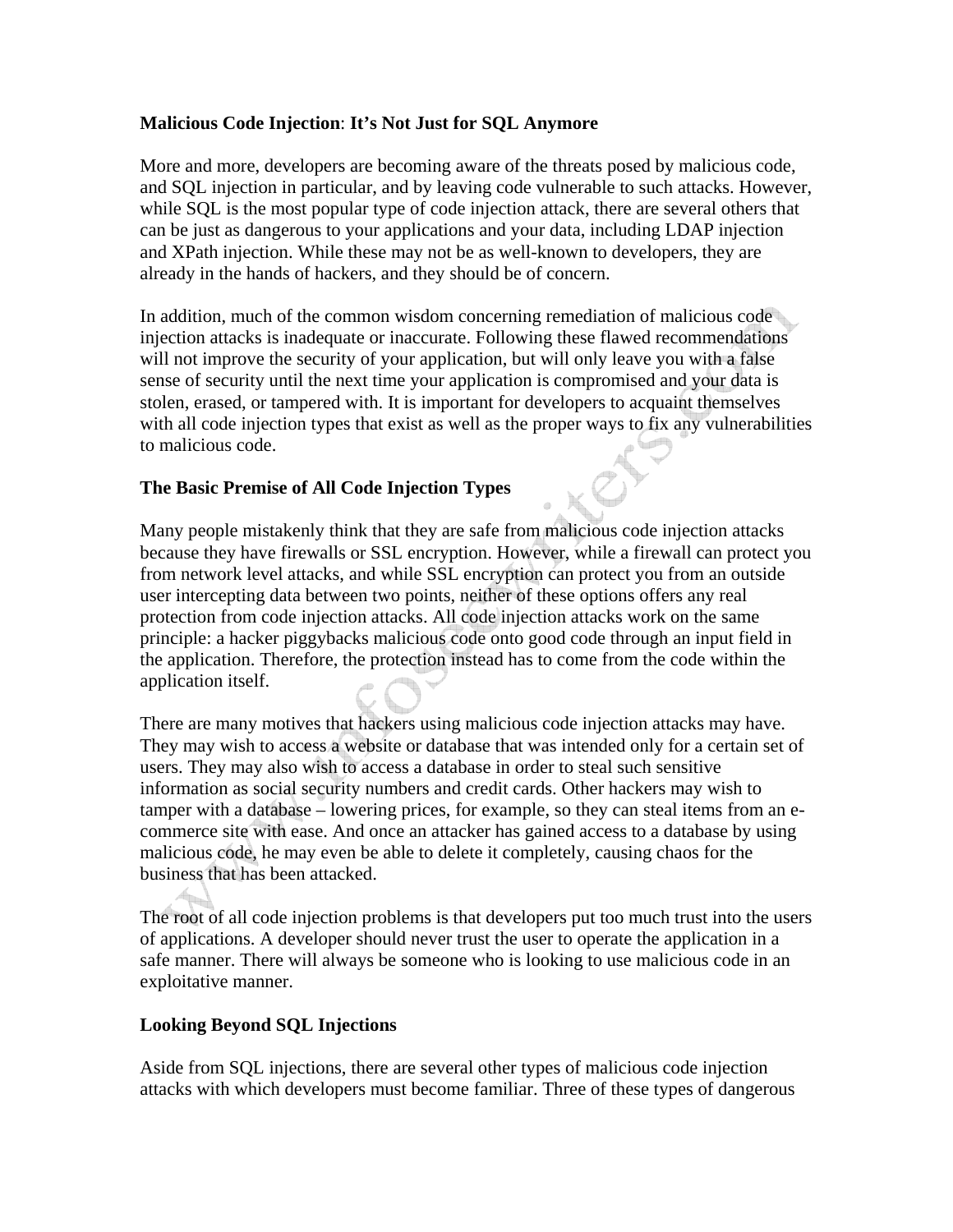malicious code injections are XPath injection, LDAP injection, and command execution injection.

An XPath injection attack is similar to an SQL injection attack, but its target is an XML document rather than an SQL database. The attacker inputs a string of malicious code meant to trick the application into providing access to protected information. If your website uses an XML (Extensible Markup Language) document to store data and user input is included in an XPath query against that document, you may be vulnerable to an XPath injection.

For example, consider the following XML document used by an e-commerce website to store customers' order history:

```
<?xml version="1.0" encoding="utf-8" ?> 
<orders> 
   <customer id="1"> 
     <name>Bob Smith</name> 
     <email>bob.smith@bobsmithinc.com</email> 
     <creditcard>1234567812345678</creditcard> 
     <order> 
       <item> 
         <quantity>1</quantity> 
          <price>10.00</price> 
          <name>Sprocket</name> 
      \langleitem\rangle <item> 
          <quantity>2</quantity> 
          <price>9.00</price> 
         <name>Cog</name> 
       </item> 
     </order> 
   </customer> 
 … 
</orders>
```
The website allows its users to search for items in their order history based on price. The XPath query that the application performs looks like this:

```
string query = "/orders/customer[@id='" + customerId + 
"']/order/item[price >= '" + priceFilter + "']";
```
If both the customerId and priceFilter values have not been properly validated, an attacker will be able to exploit the XPath injection vulnerability. Entering the following value for either value will select the entire XML document and return it to the attacker:

```
'] | /* | /foo[bar='
```
With one simple request, the attacker has stolen personal data including e-mail addresses and credit card numbers for every customer that has ever used the website. Blind XPath injection attacks, like blind SQL injection attacks, are possible, but in situations like our example they're not even necessary. XPath queries do not throw errors when the search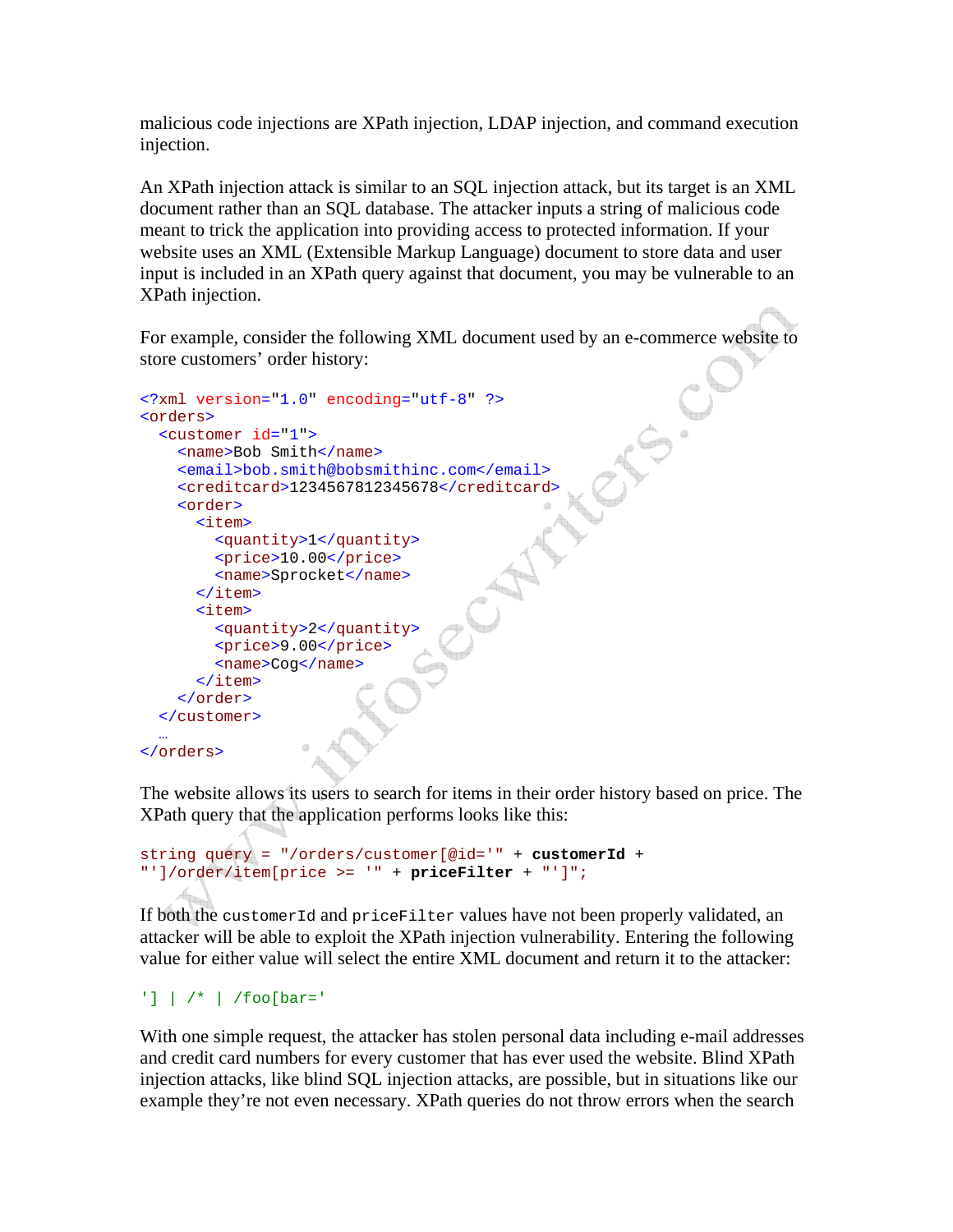elements are missing from the XML document in the same way that SQL queries do when the search table or columns are missing from the SQL database. Because of the forgiving nature of XPath, it can actually be easier for an attacker to use malicious code to perform an XPath injection attack than an SQL injection attack.

## **LDAP Injection and Command Execution**

Like SQL injection for SQL databases and XPath injection for XML documents, LDAP injection attacks provide the malicious user with access to an LDAP directory, through which he or she can extract information that would normally be hidden from view. For example, an attacker could possibly uncover personal or password-protected information about a professor listed in the directory of a collegiate site. A hacker using this technique may rely on monitoring the absence and presence of error messages returned from the malicious code injection to further pursue an attack.

Some examples of LDAP injection clauses are:

- \*
- $)(|cn=*)$
- $)(|(\text{objectclass}=\ast)|$
- $)(|(\text{homedirectory=*})$

Finally, command execution can also provide the means for malicious code injection. Many times, a website calls out to another program on the system to accomplish some kind of goal. For example, in a UNIX system, the finger command can be used to find out details about when a user was last on the system, for how long, and so on. A user could, in this case, attach malicious code to the finger command and gain access to the system and its data process. So, the command:

finger **bobsmith**

becomes:

finger **bobsmith; rm –rf /**

which will attempt to delete every file on the system.

# **Preventative Measures: The Good and the Bad**

Several preventative actions have commonly been suggested to developers to protect applications from malicious code injection, but many of these have proven inadequate. For example, developers are told that turning off error messages can prevent code injection attacks, which is untrue. Some code injection attacks do not rely on error messages at all. These attacks are called "blind" injections. Since blind injection attacks can succeed even if error messages are suppressed, turning off error messages simply makes the application more obscure for the legitimate user while leaving data vulnerable to attack.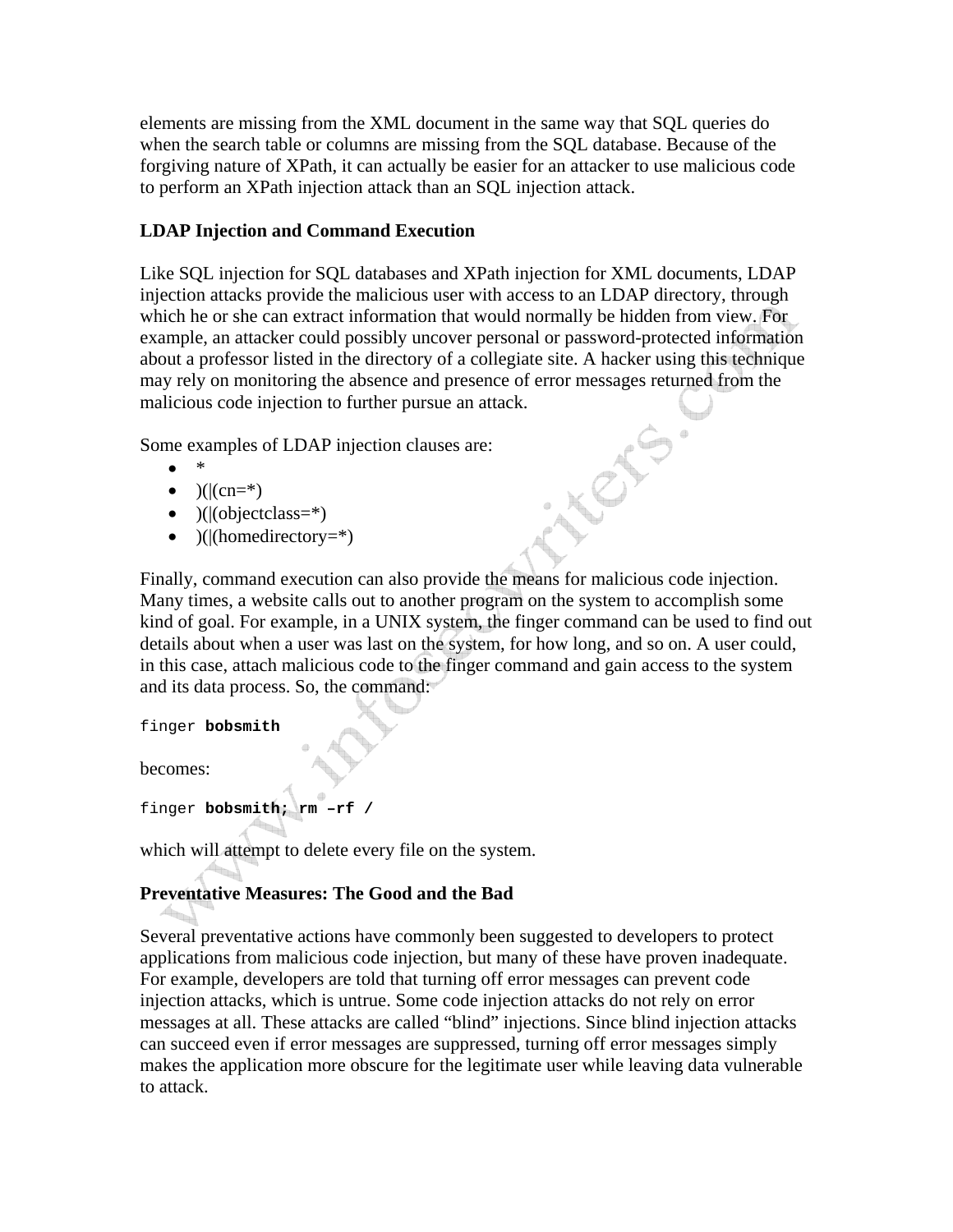In addition, it is often said that using stored procedures for SQL calls can help remove vulnerabilities to SQL injections. This approach is easy to take with many applications – Oracle databases allow the user to write stored procedures in Java, while Microsoft SQL Server 2005 allows stored procedures to be written in .NET languages like C#. While there are many good reasons to use stored procedures, they do not solve the problem of SQL injection on their own. Using stored procedures simply shifts the burden of the problem onto the stored procedures. The complicated languages that allow the writing of stored procedures also are open to programming mistakes – mistakes that can lead to code injection vulnerability. The bottom line is that the developer has the responsibility to ensure that the data that is being passed to a database is safe and secure, so more steps must be taken at this stage.

The only real way to defend against all malicious code injection attacks is to validate every input from every user. While establishing a list of "bad" input values that should be blocked (a blacklist) may seem like an appropriate first step, this approach is extremely limited. A finite list of problems simply gives hackers the opportunity to discover ways around your list. There is simply no way to make sure that you are covering every possibility with your blacklist, so you are still leaving the application vulnerable to malicious code injections.

The correct way to validate input is to start instead with a whitelist  $-$  a list of allowable options. For example, a whitelist may allow usernames that fit within specific parameters – only eight characters long with no punctuation or symbols, and so on. This can reduce the surface area of a malicious code injection attack by specifying the proper format for the input into the field. The application can then reject input that does not fit the established format. This approach (unlike a blacklist) can prevent not only known, current attacks but also unknown, future attacks.

To be completely thorough, a developer should set up both white- and blacklists in order to cover all bases. In this way, the whitelist can be used to block the majority of attacks, while the blacklist can cover specific edge cases not handled by the whitelist. To protect against SQL injection, a whitelist could allow only alphanumeric input, while a "backup" blacklist could specifically disallow common SQL verbs like SELECT and UPDATE.

# **Conclusion**

Developers may already be aware of SQL injections, but they may not be considering other types of malicious code injection attacks when creating a web application. Many applications are therefore left vulnerable to attack. A good developer should familiarize him or herself with other types of code injection, including LDAP injection and XPath injection, as well as the best ways to stop these attacks. In this way, applications can be made more secure at the start of the development process, and data will be protected.

#### **About the Author**